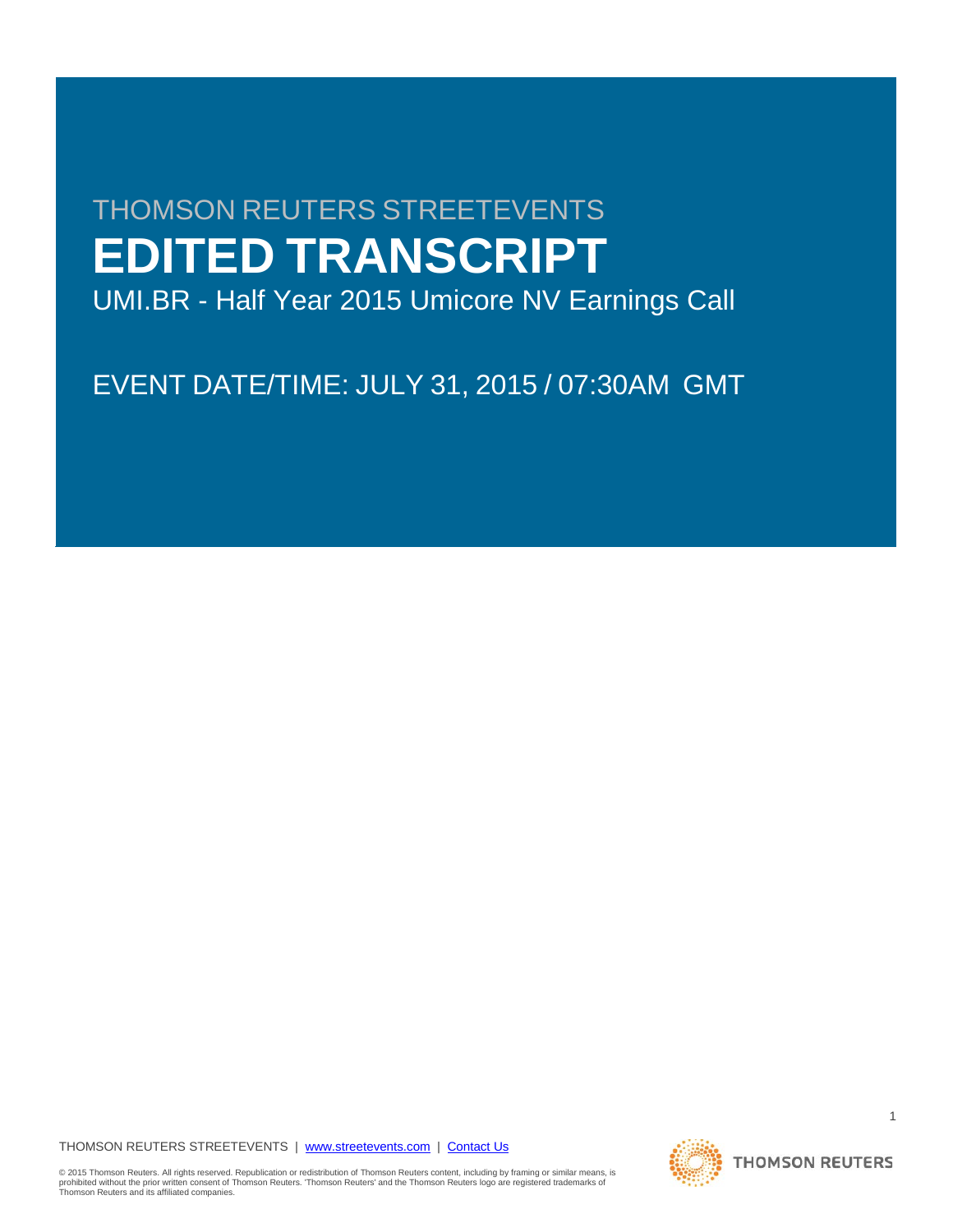# **CORPORATE PARTICIPAN T S**

**Marc Grynberg** *Umicore NV - CEO* **Filip Platteeuw** *Umicore NV - CFO*

# **CONFERENCE CALL PART ICIPANTS**

**Mutlu Gundogan** *ABN AMRO - Analyst* **Peter Olofsen** *Kepler Cheuvreux - Analyst* **Tony Jones** *Redburn - Analyst* **Evgenia Molotova** *Berenberg - Analyst* **Wim Hoste** *KBC Securities - Analyst* **Adam Collins** *Liberum - Analyst* **Andrew Benson** *Citi - Analyst* **Massimo Bonisoli** *Equita - Analyst* **Laurent Favre** *Bank of America Merrill Lynch - Analyst* **Simon Fickling** *Exane - Analyst*

# **PRESENTATION**

#### **Operator**

Good day ladies and gentlemen, and welcome to the Umicore H1 results conference call. For your information, today's conference is being recorded. At this time, I would turn the call over to your host today, Mr. Marc Grynberg. Please go ahead, sir.

## **Marc Grynberg** *- Umicore NV - CEO*

Thank you, and good morning, everybody, and welcome to the presentation of Umicore's results for the first half of 2015. I will talk about the overall business evolution as well as the outlook for the full year. And then I will hand over to Filip who will cover the financials. I will then wrap up before handing the call over to you for any questions that you might have.

If we look first at the overview, we can see that revenues were well up compared to last year. The 12% increase in revenues, primarily reflects strong volume growth in Catalysis and Energy & Surface Technologies. And I will go into more details about this growth in a moment.

Our earnings have shown an even stronger improvement with recurring EBIT up by 24%. The volume growth that drove the revenues in Catalysis and Energy & Surface Technologies has been the main contributor to the increase in EBIT. And clearly the growth investments of the past few years are now generating revenues that are coming through in meaningful proportions to the bottom line.

The currency exchange rate did also have a positive impact on the earnings, although this was much less significant than the volume effects. And on balance, metal prices did not have much of an impact.

The growth investments that we are currently undertaking are all progressing smoothly or even ahead of schedule. The 40% capacity expansion in Hoboken is making good progress and we have successfully completed the investment there, during the first of this year's two extended shutdowns.

Looking ahead, demand remained solid and I am sufficiently confident in the performance of the business to say that we will generate a full-year recurring EBIT in the upper half of the range of EUR310 million to EUR340 million that I gave back in April and this under current conditions.

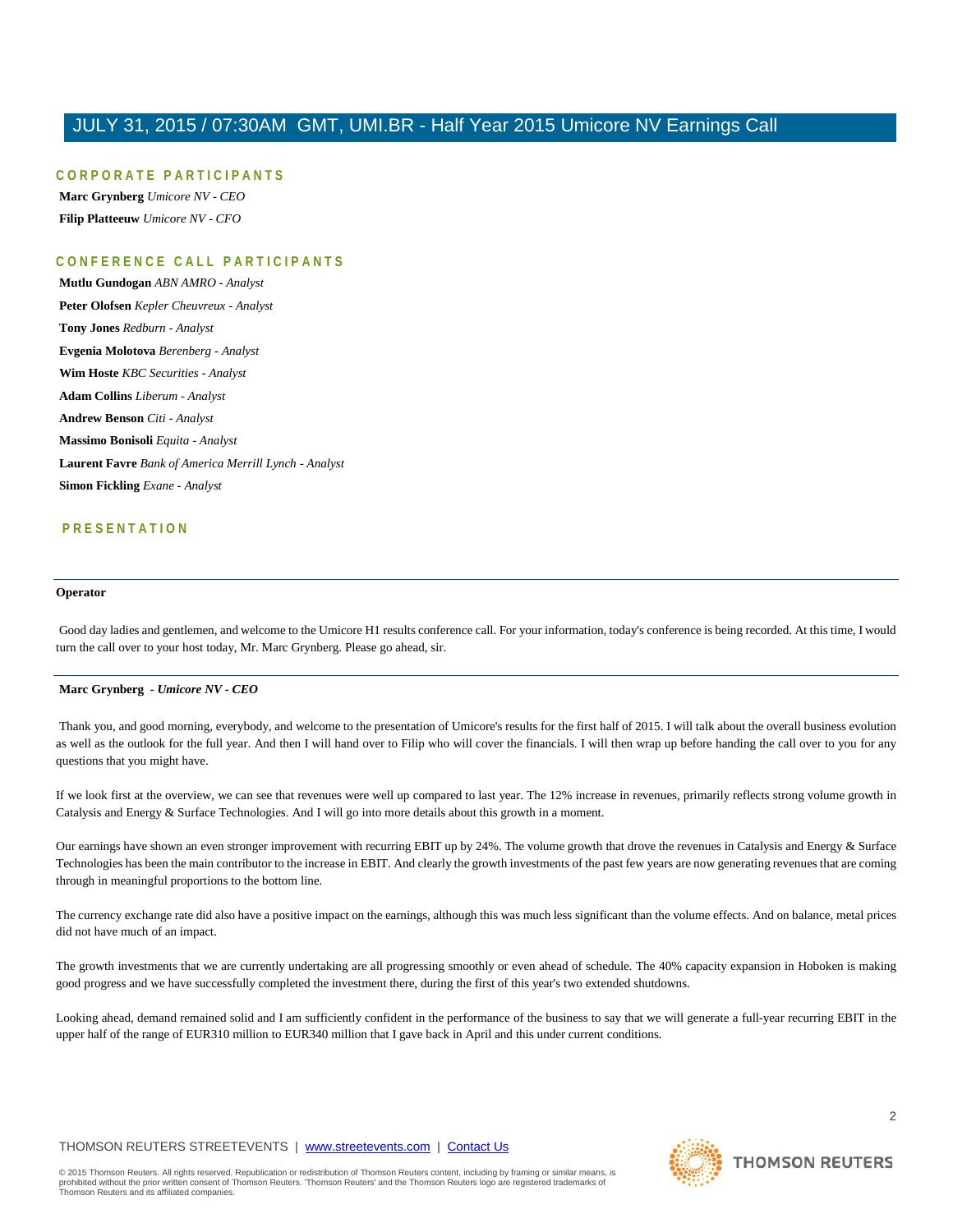Let's take a look at how we see things evolving in each of the business groups. In Catalysis, we expect strong demand levels and a supportive mix to continue both for light and heavy-duty applications. Although, this will be offset to some degree from an earnings point of view by higher depreciation charges and startup cost as new capacity comes on-stream in Europe.

In Energy & Surface Technologies, demand for cathode materials should stay strong, while startup costs and depreciation charges will increase as we commission more new capacity. Some seasonality effects should be expected in the other businesses within that segment, which means that the first half figures should not be simply extrapolated.

In Recycling, supply conditions remain supportive or very supportive and we expect the increased throughput rate after the current investment wave in Hoboken to compensate for the lost production days.

Let's now turn to the business review and comment on the evolution of the three business groups in the first half of this year. Catalysis was the business where we saw the most spectacular improvement in performance with revenues up by 18% and recurring EBIT up by 48%.

Overall, this was driven by a positive volume and mix evolution and the ramp up of our heavy duty diesel business. If we look further at the light duty business, our revenues grew faster than car production levels, globally as well as in all regional markets.

In Europe, the growth was mainly driven by the introduction of Euro 6b compliant platforms and a favorable product mix resulting from the particular platforms where our catalysts are present.

In China, while the growth of the automotive market has started to decelerate, our revenues have increased quite considerably. This is in part due to our platform mix, which is influenced by a strong presence with international car producers.

In North America, we also saw positive volume and mix effects.

On the heavy-duty side of the business, we see the technology and infrastructure investments of the past years really starting to pay off as the production levels ramp up both in Europe and in China.

The precious metals chemistry business unit also showed huge revenue and earnings growth due to higher demand for precursors used in a number of catalytic applications.

Looking briefly at the investments that we have underway in automotive catalysts, we have received such strong demand for Euro 6 related products in Europe that we will need additional capacity in the region, and we are there for accelerating the completion and commissioning of our new production facility in Poland.

The technology development center in South-Korea will be operational later this year; and the plant in Thailand, which is at an early stage of development is scheduled to be operational in the second half of next year.

Let's now look at the evolution in Energy & Surface Technologies. The growth profile looks very similar to Catalysis with revenues up by 24% and recurring EBIT up by 46%. Although some of this can be attributed to the recent acquisitions made in Cobalt & Specialty Materials, the vast majority of the growth comes from underlying volume growth.

In Rechargeable Battery Materials, the volume progression has been very strong with demand for high-density cathode materials for high-end portable electronics continuing to grow.

On the automotive front, the demand for our NMC materials increased too as the number of electrified car models continues to rise and demand for NMCs used in E-bus applications is providing additional traction. This has been a particular trend in China where we are well positioned to serve customers from our production facility in Jiangmen.

The other business units all recorded solid volume growth. It is perhaps worth pointing out the significant improvements in the performance of the electro-optic materials and thin film products activities. These business units have faced significant market challenges in recent years and it is highly satisfying to see these positive developments. They can be partly attributed to cost discipline and a more focused product offering and production footprint in each unit.

You can see the investment picture in Energy & Surface Technologies here. I would like to single out the capacity or the continuing capacity expansions in Rechargeable Battery Materials in South Korea and in China. The demand levels are currently growing so fast that we are bringing the commissioning of the new lines forward and we are already looking at further investments to keep pace with our customers' requirements.

# THOMSON REUTERS STREETEVENTS | [www.streetevents.com](http://www.streetevents.com/) | [Contact Us](http://www010.streetevents.com/contact.asp)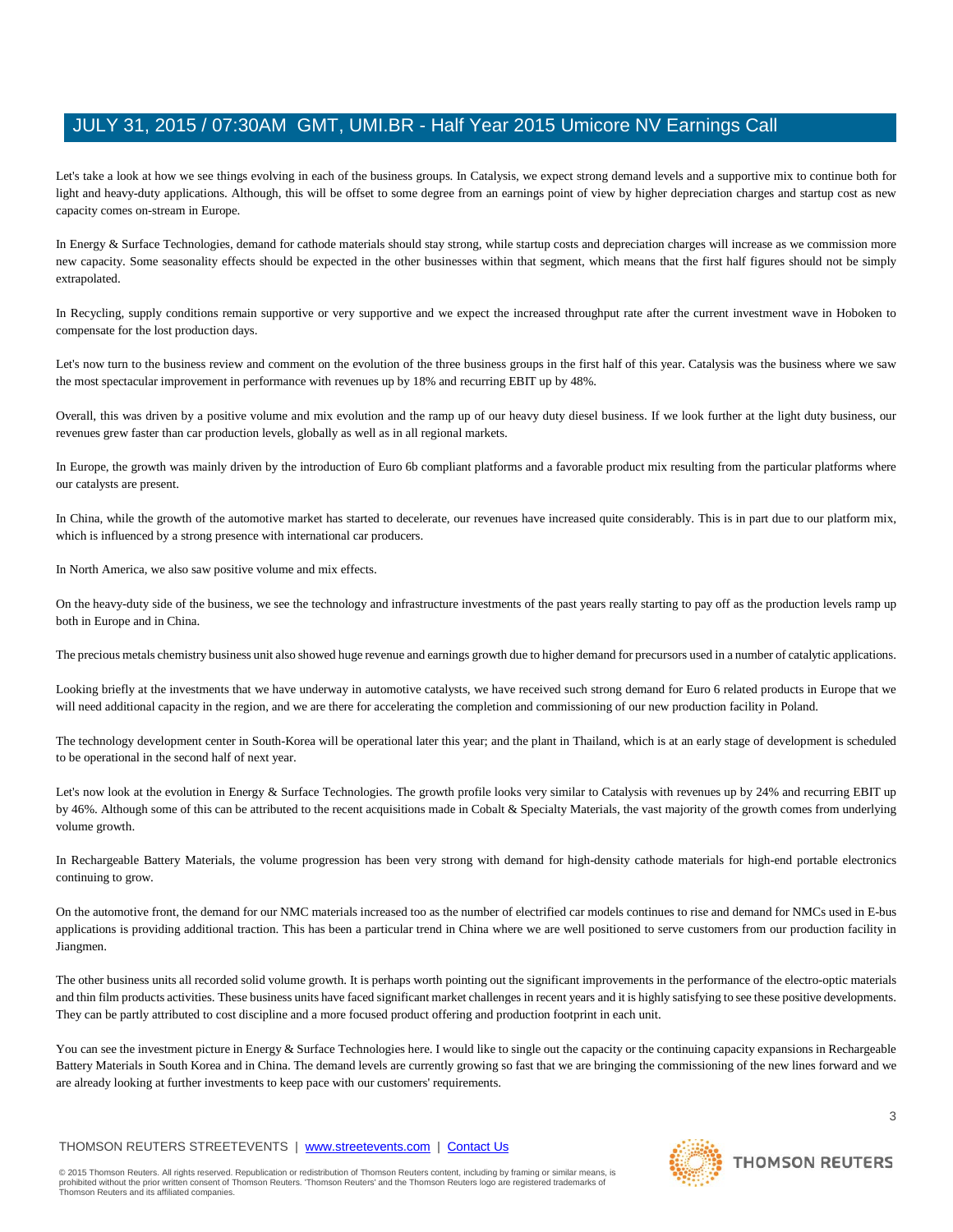In Recycling, we recorded stable revenues and a 6% increase in recurring EBIT. In Precious Metals Refining, the revenues were stable. Although we processed lower volumes at the Hoboken facility, this was offset by an improvement in the supply mix both for industrial byproducts and end-of-life materials with more complex materials being treated.

This mix effect also had a positive impact on earnings. It is worth adding that the overall metal price impact was not material. Indeed, the average received price for precious metals was higher year-on-year, while prices for most specialty metals continued to decline, particularly selenium and tellurium prices.

The 40% capacity expansion in Hoboken is progressing well. We successfully completed major investments during the second quarter and the next investment wave should be completed by the end of the summer. From a volume perspective, the plan is to be able to make up for these longer-than-usual shutdowns, and we expect overall volumes of process materials for the full year to be largely similar to those in 2014.

Additional investments in certain auxiliary services are planned for 2016 and are expected to be carried out without any prolonged stoppages of operations.

In the Jewelry and Industrial Metals and in Platinum Engineered Materials activities, we recorded stable revenues, while revenues were higher in Precious Metals Management due to some more favorable conditions on the precious metals markets.

The only business that did less well than last year was Technical Materials, where we faced some market challenges. I have already commented on the progress of the Hoboken investments. In Jewelry and Industrial Metals the investment in the silver refining capacity expansion in Thailand is proceeding according to plan.

Looking at the Corporate items now, overall costs were down a few percent compared to last year, this has been driven by continued cost discipline in the corporate functions and a somewhat lower level of R&D spend at Group level as a number of key projects moved into the delivery phase.

We have chosen to report our minority stake in Element Six Abrasives in the Corporate segment as it is managed as a financial investment with operating control in the hands of our JV partner. The contribution from this minority stake was significantly lower this year due to a contraction in one of its main end markets although some of this impact was offset by cost control measures and targeted restructuring assets.

You will also recall that we have decided to find an alternative future for our zinc businesses outside Umicore. Under accounting norms, we therefore report these activities in a separate segment. There is actually nothing really new to add on the establishment itself of separate legal entities to prepare us for an eventual sale and our ambition remains to divest these activities by the end of next year, market circumstances permitting.

In terms of business evolution it was one of contrasts. The Building Products business unit recorded lower sales volumes as a result of continued weakness in the European construction market and premiums also remained under pressure.

Zinc Chemicals on the other hand saw a strong increase in revenues and earnings driven by higher volumes and margins.

Although we intend to divest these activities we remain committed to ensure they are as competitive as possible and best positioned for the future. We have a number of investments under way in Zinc Chemicals in particular and the largest project there is the construction in China of a new and state of the art plant for zinc powders, which is nearing completion. And actually this project comes timely as the demand for our products keeps growing.

The total number of people employed by Umicore remained stable during the period with some increases in the Catalysis and Energy & Surface Technology businesses largely offset by some reductions elsewhere.

On the safety front the developments were not as good as we expected with a higher number of accidents, the only bright spot if I may call it so, is that the overall severity rates of these accidents has been lower than in previous years.

And with that I will now pass the call to Filip, who will comment on the financial aspects.

# **Filip Platteeuw** *- Umicore NV - CFO*

Thank you Marc, and good morning everybody. Now, before we review the financials you will have noted that our financial statements, at the back of the press release, have undergone some changes as a result of the new segmentation and in particular the decision to report our two zinc units as discontinued operations in accordance with IFRS 5.

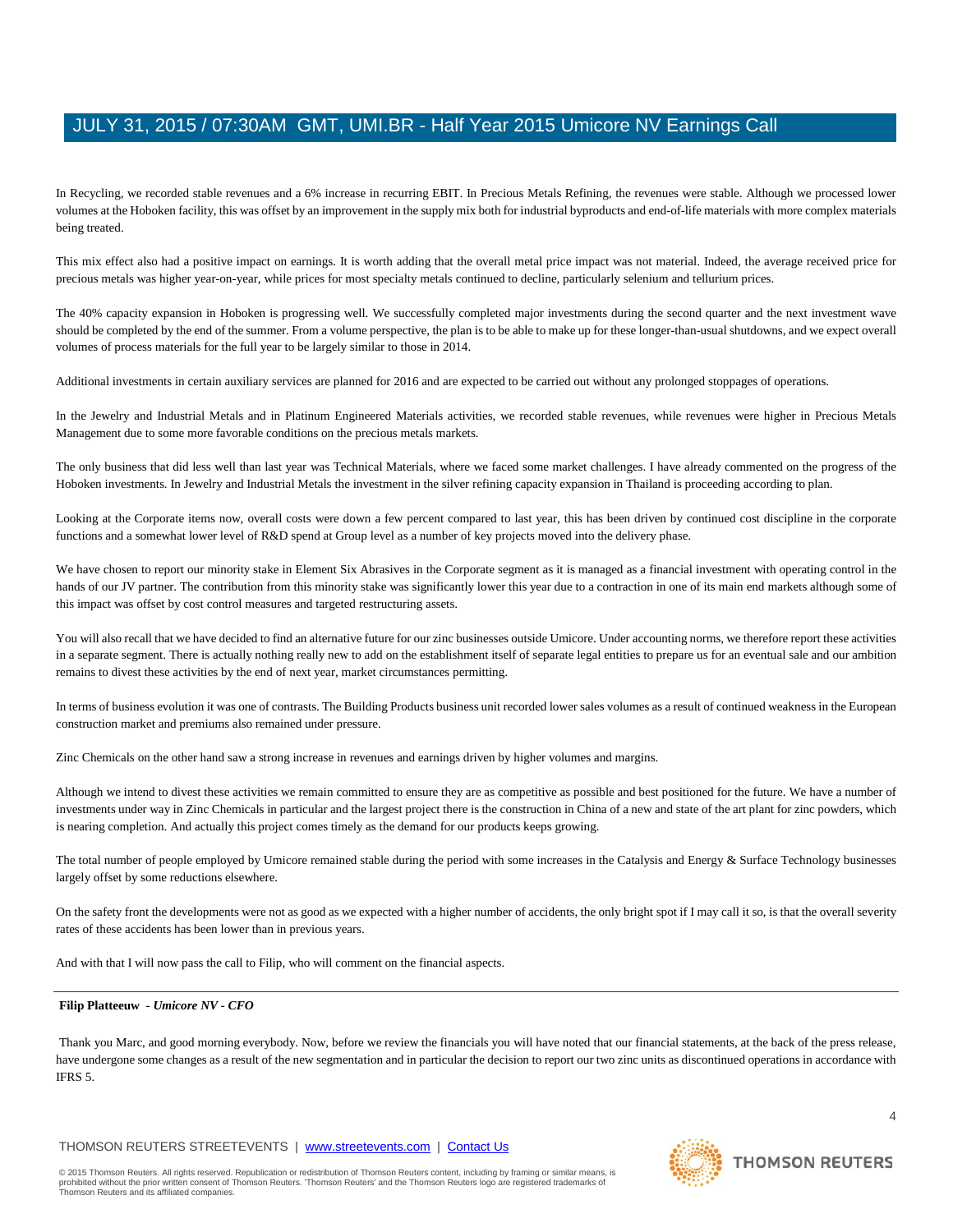As a result, our consolidated financial statements now show the zinc units grouped as a single line item on the P&L, the balance sheet and the cash flow table. I kindly refer to the extended notes to our financial statements for more details on this change and in particular to note number 10.

For the avoidance of doubt, the key Group figures presented on the first pages of our press release do obviously still include the zinc units and this is for ease of reference.

Moving now to the numbers, the increase of our recurring EBIT by 24% compared to the growth in revenues of 12% illustrate the leverage effect created by strong demand and the ramp up of new installations on our operational efficiency and profitability, and this particularly in Catalysis and Energy  $&$  Surface Technologies.

The appreciation of the US dollar and pegged currencies versus the Euro acted only as a secondary driver to our revenue growth. As we mentioned in the first quarter call, we have seen a time lag effect when it comes to the currency impact as we made good on contracts secured at the end of last year.

Recurring EBITDA increased by EUR39 million year on year, which speaks to recurring EBIT growth of EUR33 million as D&A charges were up EUR6 million following past investments.

We expect a somewhat higher D&A charge in the second half of this year compared to the EUR89 million incurred in the first half as new plants and production lines are being commissioned.

Our return on capital employed recovered quite sharply from last year's low and now amounts to 14.4% over the first six months. The tax charge falls broadly in line with the underlying profitability resulting in an effective recurring tax rate of 23.8%.

Recurring net profit grew faster than recurring EBIT driven mainly by positive Forex effects on received dividends corresponding to a recurring earnings per share of EUR1.20 for the first six months.

As in previous periods, our businesses continued to generate strong cash flows that fund growth investments. Operating cash flow before changes in working capital increased by close to 40% year on year. The difference with previous periods is that the business expansion has reversed the working capital trend with a EUR78 million increase in working capital over the first six months of this year. This increase was tempered by a release of working capital needs in the discontinued operations in the zinc units.

With many expansion projects firmly underway and in some cases even accelerated we currently still expect to spend approximately EUR280 million on Capex over the full year of which we already spend EUR100 million in the first six months.

The waterfall chart on the next slide shows a close to stable net financial debt moving from EUR298 million at the end of December of last year to EUR314 million at the end of June. This includes the payouts of the dividend in May and a cash tax charge, which increased proportionally to the underlying results.

As a consequence our solvency ratio has hardly moved and it reflects a solid capital structure and the fact that our expansion has had no meaningful impact on our funding capacity. Our average weighted net interest rate over the period was stable at about 1.56%.

Finally, non-recurring items had a negative impact of EUR30 million on EBIT. Half of this is restructuring related with cost reduction measures in Technical Materials being the most significant factor.

Impairments of permanently tied-up metal inventories reflecting the price decline in a number of metals had a negative impact of EUR6 million. The other category covers a number of one-off effects, such as for example, some expenses linked to the closure of our zinc oxide production facility in India.

More than half of the EUR30 million of non-recurring items is non-cash in nature.

With that I hand it back to you Marc.

#### **Marc Grynberg** *- Umicore NV - CEO*

Thank you, Filip. I would now like to wrap up the key messages from today's results. We have a strong first half with earnings and revenues growing well across businesses. In line with the indications that I gave you last year, much of this growth has been driven by increased volumes and particularly from investments that we have made as a platform for long-term growth.

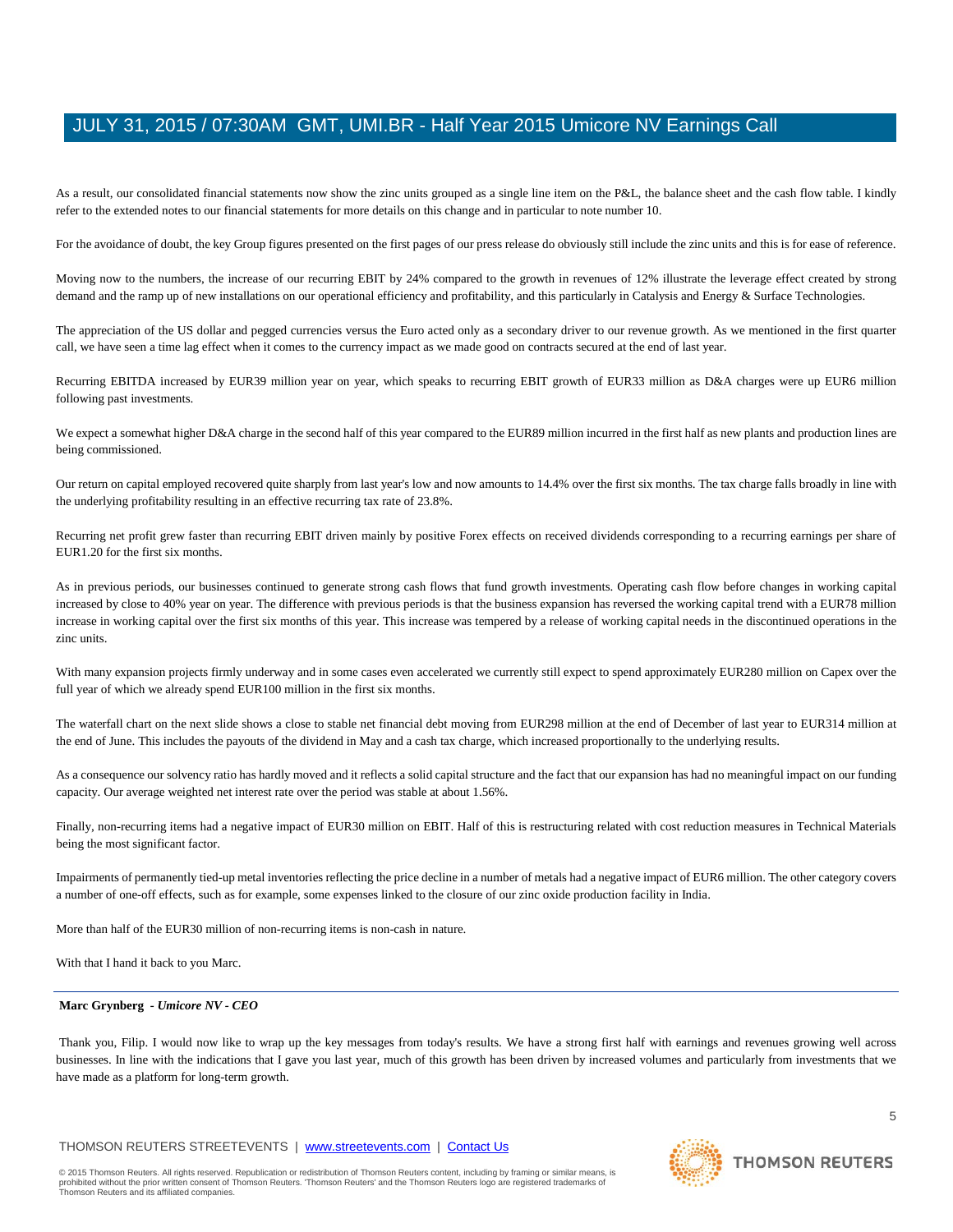In addition to this, we have seen a positive mix evolution in several businesses. I am confident in the prospects for the full year and if current conditions persist, that recurring EBIT for the full year 2015 should be in the upper half of the range that we provided back in April.

In terms of growth investments, all our projects are moving ahead as planned with the Hoboken facility having successfully completed a first wave of investments in recent weeks and further capacity increases in Automotive Catalysts and Rechargeable Battery Materials even having to be accelerated due to the strength of customer demand.

Before I hand the call over to you for questions, I would like to draw your attention to the Capital Markets Day that we will be hosting in London on the 2nd of September. This event will provide a platform for us to outline our strategic ambitions beyond Vision 2015. We'll be providing insights into the overall ambitions for Umicore to 2020, some insights into our key growth projects, as well as a chance to interact with our management team. We'll obviously be delighted to see as many of you there as possible. So, please contact our Investor Relations team for further details if you have not already done so.

And with this, I would like now to open the call for questions.

# **QUESTION AND ANSWER**

#### **Operator**

(Operator Instructions) Mutlu Gundogan, ABN AMRO.

## **Mutlu Gundogan** *- ABN AMRO - Analyst*

I've got two questions on metal prices and two questions on Catalysis. So, the first question is that metal prices have come down significantly since the Q1 results. How does that change your outlook for 2016? Do you still expect earnings growth in recycling assuming current spot rates?

The second question is on the sourcing availability of metal prices. We've seen some capacity curtailments on the metals and mining side, so how does that look for 2016 and beyond?

The third question is on the automotive industry. We've seen various OEMs bring down their full-year forecast. How does that fit into your orders? I see you made some comments on China, perhaps some more color on that.

And then finally on HDD, you've disclosed very little about this business in terms of financial performance. Can you at least share with us where we stand in terms of profitability? Is it profitable and how do margins compare to the LDV business and how dilutive are the returns to the Catalysis segment? Thanks.

#### **Marc Grynberg** *- Umicore NV - CEO*

Let me start to address your questions. So, first of all, indeed yes metal prices have come down significantly since the first quarter update. And let me first deal with the shorter-term considerations. This is, off course, factored into the forecasts that we have provided today, that we have updated today. And that's also why we have, I would say, made it clear that the forecast was given under our current conditions, so indeed, factoring in the metal price decline.

Now, you would recall that quite some over the year precious metal exposure or the hedgeable metal exposure had been hedged for 2015. So, there isn't much of an impact there. And most of the impact that we see short-term is related to the decline in secondary metal prices; all those metals that cannot be hedged.

For 2016, I think it's a bit early to tell because at this stage, it's speculation. We don't know where metal prices and currency exchange rates are going. I think it's important to look at both elements. But I would say, if we were to single out these two factors, I mean, metal prices overall and the currency exchange rates to single them out from all other moving parts, I would say that compared to today, the figures for 2016 would roughly be impacted by some EUR20 million.

And that is, I would say, a net impact of the metal and currency effects, and taking into account that a small portion of the precious metal price exposure was hedged into 2016, which means that indeed a pretty significant chunk of the impact that I have estimated, I've indicated is related to non-hedgeable metals.

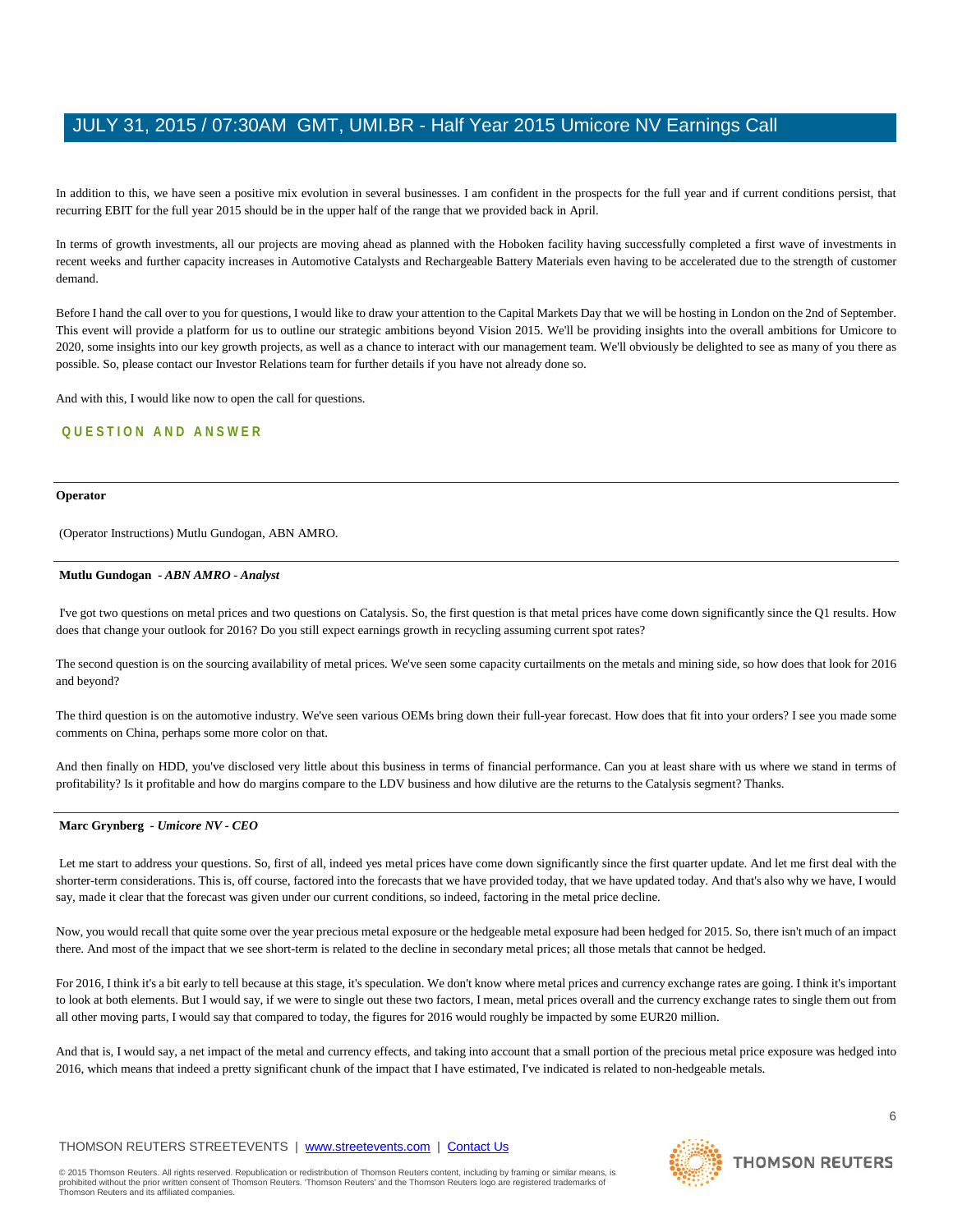In terms of availability of metals in the short- medium-term, it is actually very supportive, which has also been one of the underlying reasons for the mix improvement and the margin improvement in the Recycling business, and the outlook that we have today remains very positive and very supportive of the capacity expansion that we are undertaking as we speak. So the availability of complex materials remains very good and the curtailment that you have alluded to does not seem to impact the highend of the market of the supply segments that we are targeting and addressing mostly.

In the catalyst business -- and I'm moving to your third question, the order book, as you will recall from previous discussions, the order book that we have gives us approximately 3 months visibility in the catalyst market. That's the, I would say, the horizon that we have for call offs, and beyond 3 months we work with the production forecast of our automotive customers.

The order books and the call offs are strong for the coming 3 months, so we have indeed good indications that the trends that were observed in the first part of the year, in terms of volume and mix, will continue to support the business in the second part of the year.

And indeed we have seen a certain deceleration of -- or we are seeing or expecting, more than seeing actually, a certain deceleration of demand in China, because it's not yet truly visible in the call offs. So that's based on the forecast of car manufacturers and that's also factored in the forecast range that I've provided today.

For HDD, and that's your last question, I will not go into more detail. We are not disclosing the profitability of sub-segments within our businesses, and we will not make an exception for HDD there.

#### **Mutlu Gundogan** *- ABN AMRO - Analyst*

Okay, thank you Marc.

# **Marc Grynberg** *- Umicore NV - CEO*

Suffice to say that we're happy with the quality of the ramp-up and the pace of the ramp-up of our HDD business, indeed.

#### **Mutlu Gundogan** *- ABN AMRO - Analyst*

I can imagine. Okay, thanks.

#### **Operator**

Peter Olofsen, Kepler Cheuvreux.

#### **Peter Olofsen** *- Kepler Cheuvreux - Analyst*

Follow-up question on the Catalysis business. In the US, the Environmental Protection Agency and the Department of Transport are working on a new legislation for heavy duty, so I was wondering whether this may be an opportunity for Umicore to enter the US market.

And then on Rechargeable Battery Materials, could you provide your revenue split between portable electronics and automotive, and maybe shed some light on the competitive environment and on pricing.

#### **Marc Grynberg** *- Umicore NV - CEO*

Let me start with the US HDD market. In theory, any change in legislation can provide an opportunity for us to bid for business. Of course, on condition that the change in the legislation is, I would say, sufficient enough to warrant a redevelopment or a redesign of the engine configuration and the exhaust configuration for that engine.

So, it's a bit of a theoretical response, and the focus that we have today is, first of all, on continuing the ramp-up of the existing business. And this being said, we continue to watch every opportunity indeed to improve our position in heavy duty as we would do in any other business, by the way.

# THOMSON REUTERS STREETEVENTS | [www.streetevents.com](http://www.streetevents.com/) | [Contact Us](http://www010.streetevents.com/contact.asp)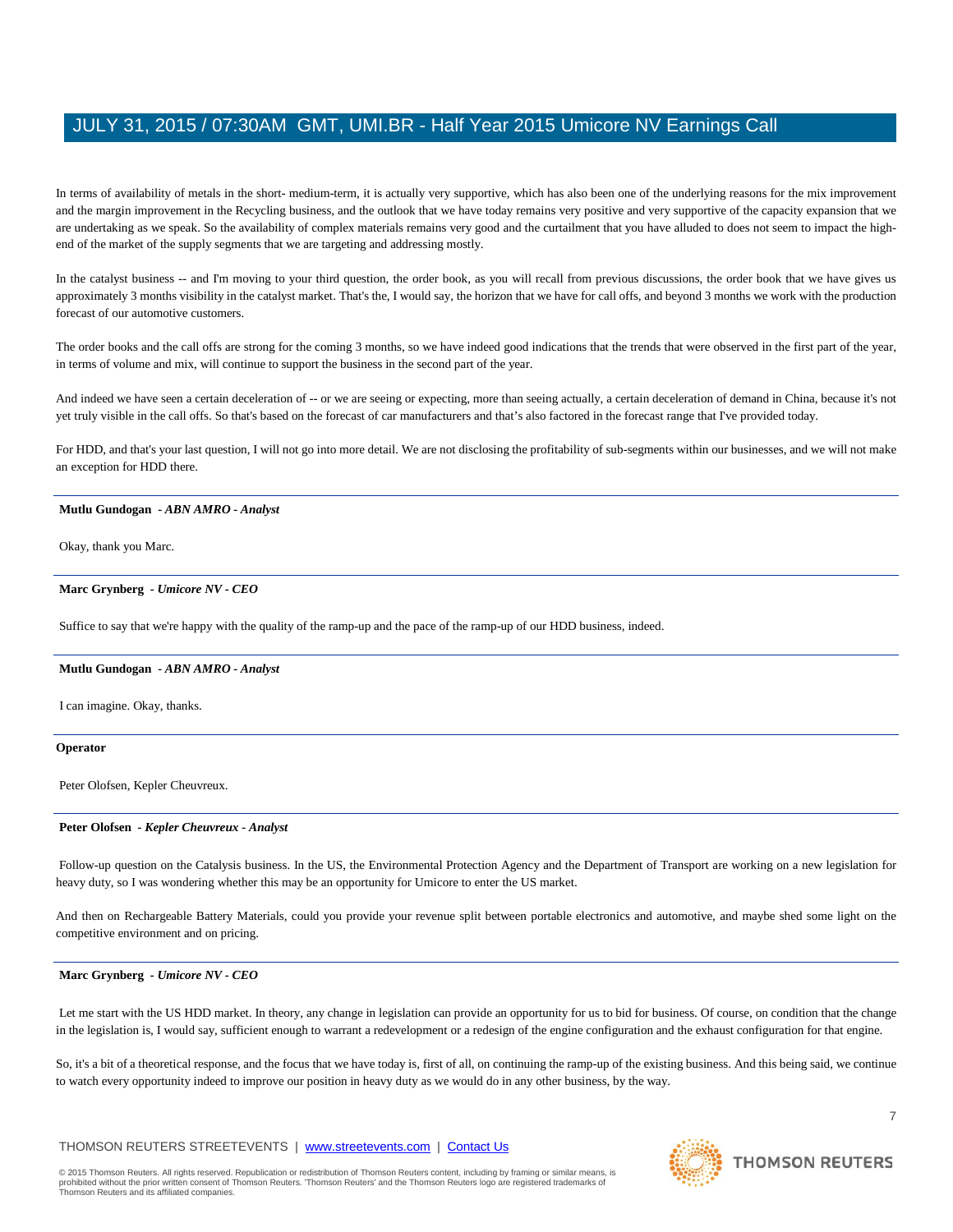Regarding the Rechargeable Battery Materials business, I'm not going to provide you a detailed split of revenues. Suffice to say at this stage that the vast majority of volumes comes from the portable segment still today. This being said, the growth from/the pick up from the automotive demand is somewhat faster than the growth we see in portable applications.

So, you should expect a continued shift in proportions going forward with a higher proportion of automotive demand going forward. And prices, yes, this remains a competitive segment like all the segments in which we operate, and so our price continues to be an element of the market positioning and the offering. And it is of course important for us to reach scale effects soon enough so that volumes can help to make up for any price impact that we may have in that segment. But that's I would say the reality in most of the business where we operate, it's not specific to Rechargeable Battery Materials.

## **Peter Olofsen** *- Kepler Cheuvreux - Analyst*

Okay. Because the reason for asking is that we have seen globally that the smartphone market has been losing momentum, but that has not caused the situation in battery materials to change dramatically.

#### **Operator**

Did that answer your question, Mr. Olofsen.

**Marc Grynberg** *- Umicore NV - CEO* 

Yes, I think that that was a statement more than a question.

#### **Operator**

Okay very sorry. Thank you so much sir. Tony Jones, Redburn.

## **Tony Jones** *- Redburn - Analyst*

And I have got couple of questions on Catalysis and then one on cash flow. And can you quantify even roughly what the extra depreciation and ramp up costs might be in the second half and whether that will continue into 2016?

On the HDD supply, the need for the new capacity that suggests that this might be continuing, so could you confirm whether you are taking market share?

And then on the cash flow for Filip, you have explained the impact of the change in mix having a negative impact on working capital but with new assets coming online over the second half, will we see this drag continuing into second half and maybe early next year? Thanks.

## **Marc Grynberg** *- Umicore NV - CEO*

Maybe take the D&A, the last one.

#### **Filip Platteeuw** *- Umicore NV - CFO*

Yes.

# **Marc Grynberg** *- Umicore NV - CEO*

Before you address these questions, I would like to clarify that the new capacity that is coming on stream in Europe is mostly for light duty applications.

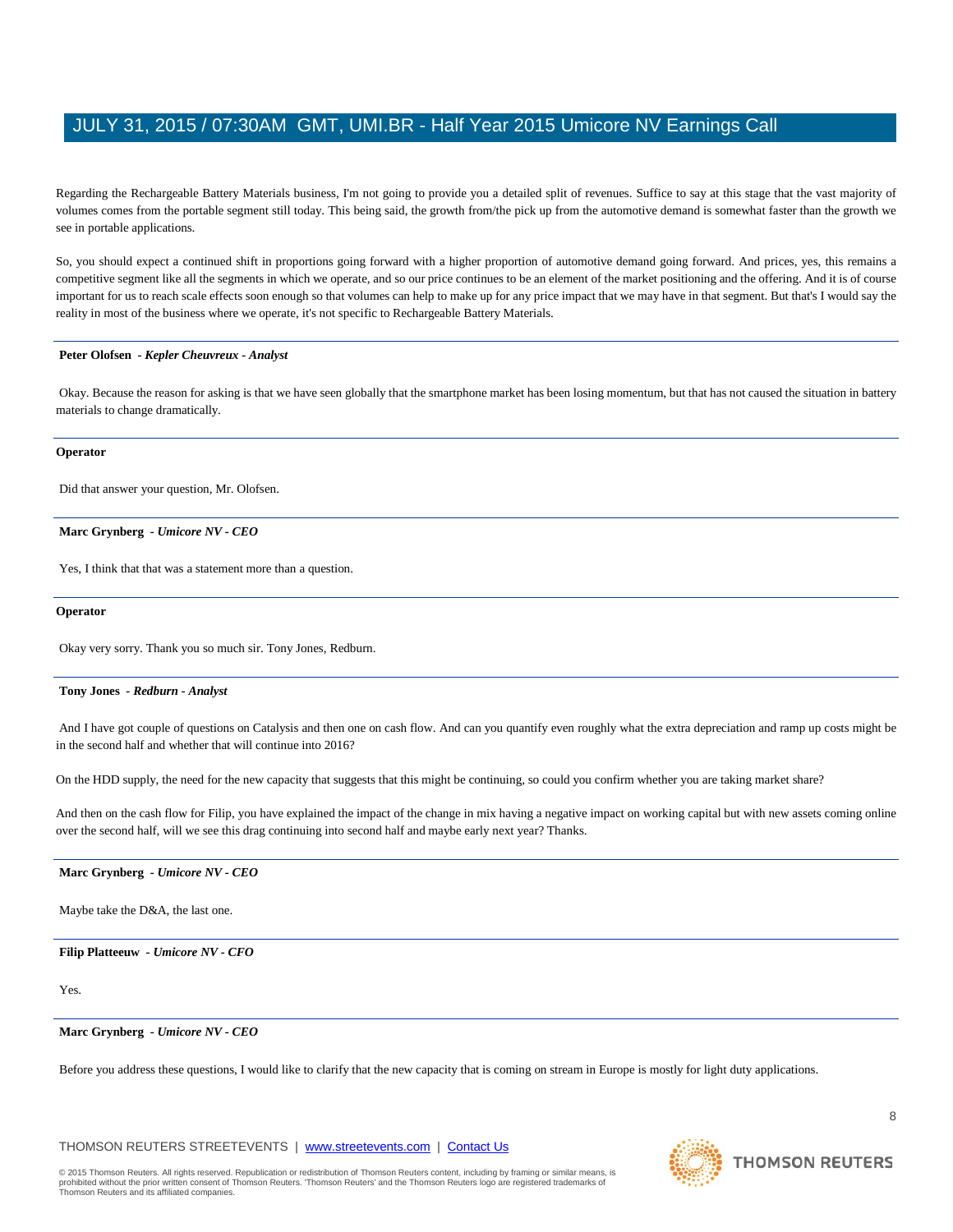# **Tony Jones** *- Redburn - Analyst*

Okay.

# **Filip Platteeuw** *- Umicore NV - CFO*

So Tony, on the D&A we do expect a higher D&A indeed in the second half than the first half, but nothing I would say major. If you take the EUR89 million of the first half you double that and you add something. We just want to highlight that that will be part of the seasonality as it has been over the last periods because indeed to take your second part of your question, we expect that to continue into next year as we continue obviously to invest and as the investments that for example we made this year will have an impact on the D&A charges next year.

So nothing really major. We just want to highlight that that is indeed a trend that will continue and that plays a role in the seasonality for Catalysis and also in part for Energy & Surface Technologies.

On the cash flows indeed we've seen -- which I think is normal with the substantial pickup in volume and in business -- we've seen an increase in working capital. You remember that over the last 2 years we released about EUR150 million in total of working capital and you also see that with other companies. So that's in line, I would say, with the underlying business growth. It has been concentrated, I believe, in the first half indeed.

So I do expect that in the second half we should see a much more stable working capital profile, at least nothing fundamental and the new expansions obviously will have an impact, but again, I do expect, when you look at the working capital needs for the full year, that we should not be fundamentally different than what we have had at half year.

# **Marc Grynberg** *- Umicore NV - CEO*

And if I may add Filip, Tony, you should also bear in mind that metal prices have an impact on our overall working capital requirements quite quickly through the receivables and so the recent decline in metal prices may also influence the working capital requirements in the second half of the year.

## **Tony Jones** *- Redburn - Analyst*

Okay, great. Can I ask just one quick follow-up? And just on light duty Catalysis in Europe is there any sign at all either in what you just reported or your order book for the next 3 months of any mix change; because there is a lot of debate about this move away from diesel and so perhaps you could shed some more light on that? Thank you.

#### **Marc Grynberg** *- Umicore NV - CEO*

No, indeed that's a debate that continues and that we discussed on prior occasions as well, as you will undoubtedly recall. And the answer to your question is no, we don't see any change in the mix in the order book today.

#### **Tony Jones** *- Redburn - Analyst*

Thanks Marc, that's great.

# **Operator**

Evgenia Molotova, Berenberg.

**Evgenia Molotova** *- Berenberg - Analyst* 

**THOMSON REUTERS** 

© 2015 Thomson Reuters. All rights reserved. Republication or redistribution of Thomson Reuters content, including by framing or similar means, is<br>prohibited without the prior written consent of Thomson Reuters. 'Thomson R Thomson Reuters and its affiliated companies.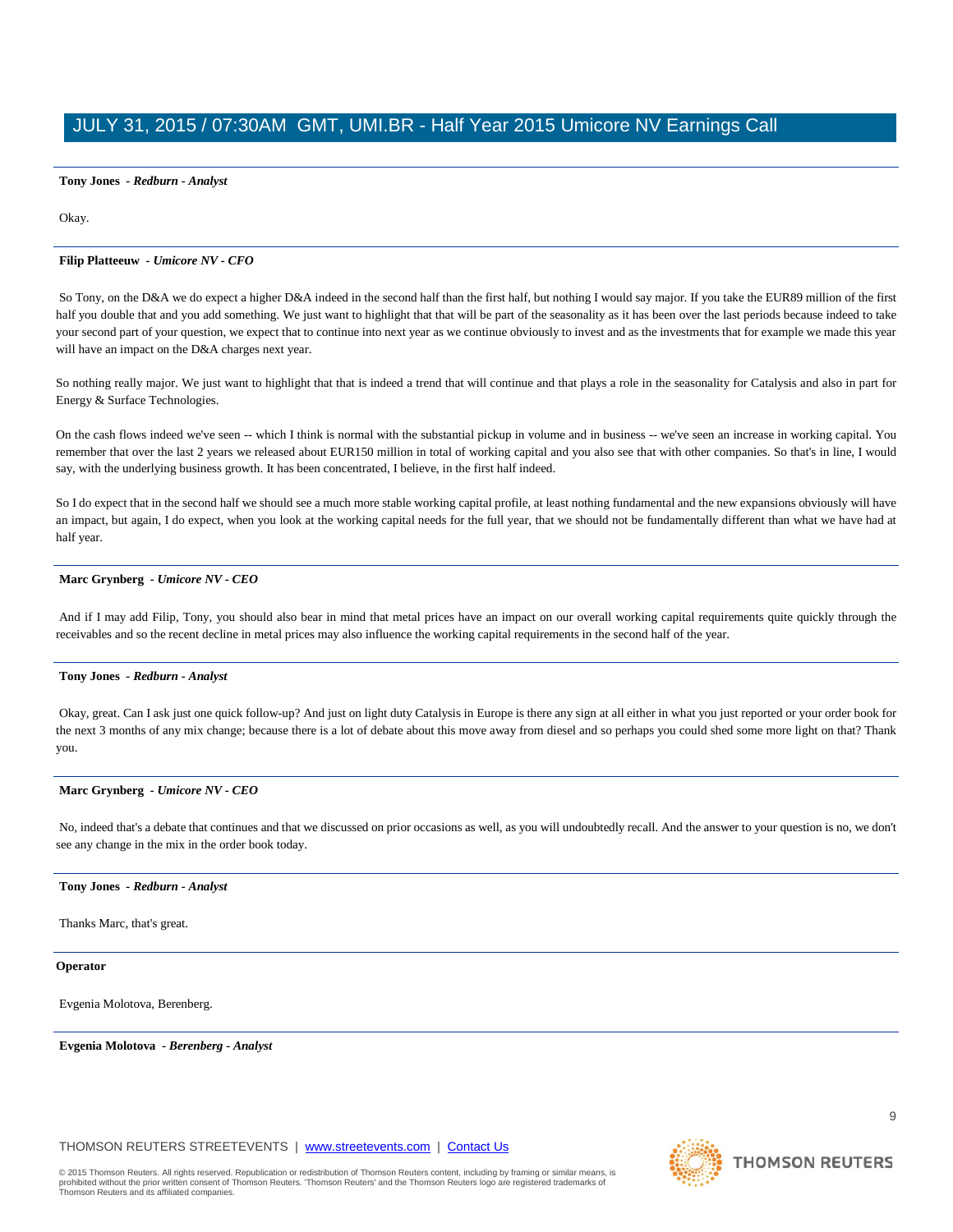I actually had one question on new capacity on the smelter. If you could clarify when you were saying that return on capital employed of the new capacity will be lower than that of the existing one. I understand that a lot of that is due to simply depreciation, higher depreciation, higher capital employed, but can you explain methodically what is changing when you are adding new capacity and what will be the total return of the 500 kilotons that you are going to have?

And the second question is on energy materials and cathode materials for electronics. Syntronics had results today and they said that the recent slow down in PCs and tablets, et cetera, so they are expecting their sales to go down in H2. So do you see any slow down in demand for cathode in electronics?

# **Marc Grynberg** *- Umicore NV - CEO*

Okay, let me start with the second question about the demand for electronics, no, we don't see signs of a slow down because first of all we're not so much exposed to portable computers anymore as we have explained in the past. There has been a gradual shift of our product mix towards higher end products like tablets and smartphones, and it is fair to say that today the smartphone demand is one of the key drivers.

Plus also the continued introduction of new models and new functionalities that demand higher energy density like 4G connectivity, larger screen sizes, et cetera, is also a driver to the demand in that business. And so we don't see much impact of the PC or tablet slowdown that you allude to. Although it is also fair to recognize that the demand patterns are not in the air in that business and are somewhat influenced by the introduction of new models.

The key message from this half year's release regarding Rechargeable Battery Materials, however, is a fact that automotive demand is starting to pick up very nicely and come in meaningful numbers for us.

Let me now move to your first question Evgenia.

#### **Evgenia Molotova** *- Berenberg - Analyst*

I just am not sure if I formulated this right, I was just trying to understand the overall return of the new capacity?

#### **Marc Grynberg** *- Umicore NV - CEO*

Now, let me turn to your first question about the return on the new capacity. You are right, as we have indicated in the past, the return on the new capacity is not expected to be as high as the overall return, the average return that we achieve on the existing business configuration.

This being said, the return -- and that's what justified the project to a large extent, the return that we will achieve on this new investment is well above the cost of capital and therefore will be value creating. And why is the return different than the average return that we have achieved so far, is because the mix in volumes that we process today with the 350,000 tons of capacity cannot be arithmetically extrapolated to 500,000 tons of capacity. So, the quality of the mix remains more or less the same, but in a way the proportions may change somewhat because of the much larger volumes that we will process, not all the supply segments are growing at the same speed, in other words.

And you may recall from previous conversations that actually the main target segment of our expansion assets in Recycling is the industrial byproducts, the complex industrial byproducts. So, the proportions will likely change somewhat and that explains the lower returns. Once again, I insist the project will be highly value creating with returns well above the cost of capital.

#### **Evgenia Molotova** *- Berenberg - Analyst*

Yes, of course I understand it will be much higher than the Group average return, yes.

**Marc Grynberg** *- Umicore NV - CEO* 

And much higher than the Group average return indeed.

# **Operator**

THOMSON REUTERS STREETEVENTS | [www.streetevents.com](http://www.streetevents.com/) | [Contact Us](http://www010.streetevents.com/contact.asp)

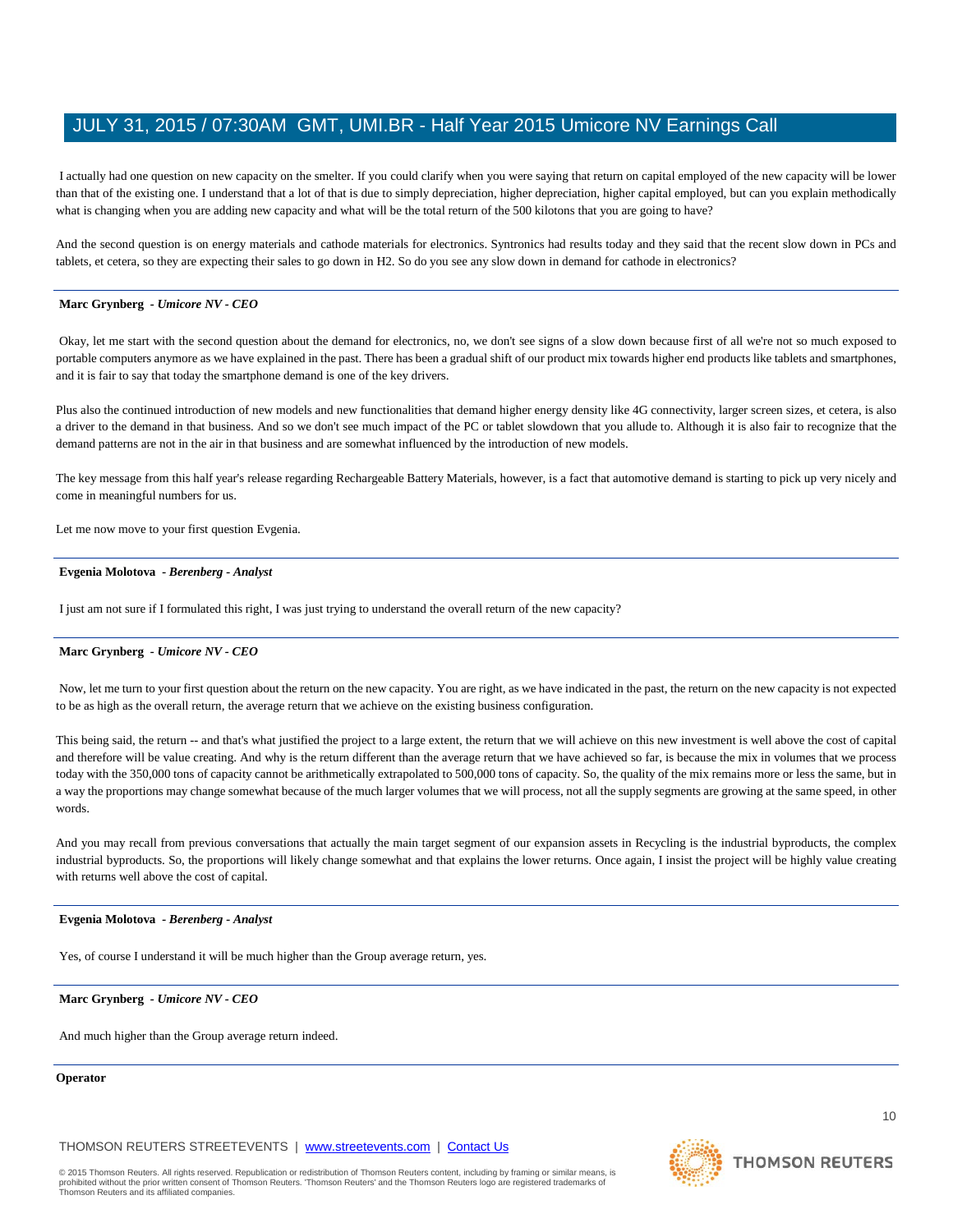Wim Hoste, KBC Securities.

# **Wim Hoste** *- KBC Securities - Analyst*

I have three questions, please. First, on the guidance, the upgrades or the narrowing up of the guidance range, can you explain what the key drivers behind that are? Is it faster than expected growth in Catalysis and Energy & Surface Technologies? Is it, yes, maybe, a faster or better completion of the expansion projects in Recycling or a combination of that? That's the first question.

Then, on Recycling, a question about the availability of the capacity expansion into next year. I read from your press release that there will be some additional investments in auxiliary services in 2016 without a major stoppage of operations. Does that mean that we should expect the 40% capacity expansion to be relatively rapidly available in early 2016?

And then a question, a last question on Rechargeable Battery Materials. Is there any update of the court case against BASF or any view on a potential settlement or that or anything like that? Thank you.

# **Marc Grynberg** *- Umicore NV - CEO*

So, let me first address your question regarding the guidance. The main driver behind the upgrade or narrowing down of the guidance range is indeed the strong underlying demand in the Catalysis and Energy & Surface Technologies. While the assumptions for Recycling have not changed compared to those that we have used when we issued the initial guidance back at the end of April.

With the exception, however, of the secondary metal price effect that I alluded to earlier, that we have now factored in the forecast, a lower contribution from these secondary metals in the second half of the year.

In terms of availability of the capacity for next year, I should be in a position to be somewhat more precise at the time of the Q3 update, at the end of October because then the second phase of investment which is currently being carried out will be behind us. And we'll have a pretty good view on how the facility has restarted and what the exact throughput rate is after these major investments.

This being said, at this stage, I would only repeat what we said earlier, which is still the base assumption and the base plan: it will take one to one and half year to gradually ramp up the capacity after the investments have been -- the major investments have been completed in the second part of this year indeed.

And the comments about the fact that we will carry out some additional investments in auxiliary services in the course of next year was meant to say two things, one is that the investment program doesn't stop: it's not because we have had a major wave of investments starting at the end of 2014 and going through the end of this year that investments are stopped. In Hoboken there are continued investments; we're planning to more normalized levels of investments, but with a continued focus on process and throughput improvements, more efficiency, et cetera.

And the second message that we wanted to give was indeed that these investments would be carried out without prolonged stoppages meaning that unlike what we have this year we would return to a, I would say, a pattern of normal maintenance shutdowns as early as in 2016.

As far as the Rechargeable Battery Materials court case is concerned, there is nothing really particular to report and the case is ongoing. And because it is ongoing you will, of course understand that I cannot go into the substance of the case. I can only repeat our view and our position that we believe that the allegations made by BASF and Argonne do lack merit and we are defending ourselves vigorously and we are defending our position and our technology vigorously and defending the position that we are not infringing on any of the patents that are owned or used by BASF or Argonne.

And it remains a little bit of speculation why BASF and Argonne have launched such an aggressive approach. And I think that industry observers will understand that -and will see that Umicore has been relatively more successful in positioning its technologies and products in the marketplace than some of its key competitors. And so I cannot totally rule out that there may be some commercial tactics behind this aggressive attack on Umicore.

But that's all I can say at this stage. There is nothing else to report, the case is ongoing and we expect more clarity on the proceedings before the International Trade Commission towards the middle of next year.

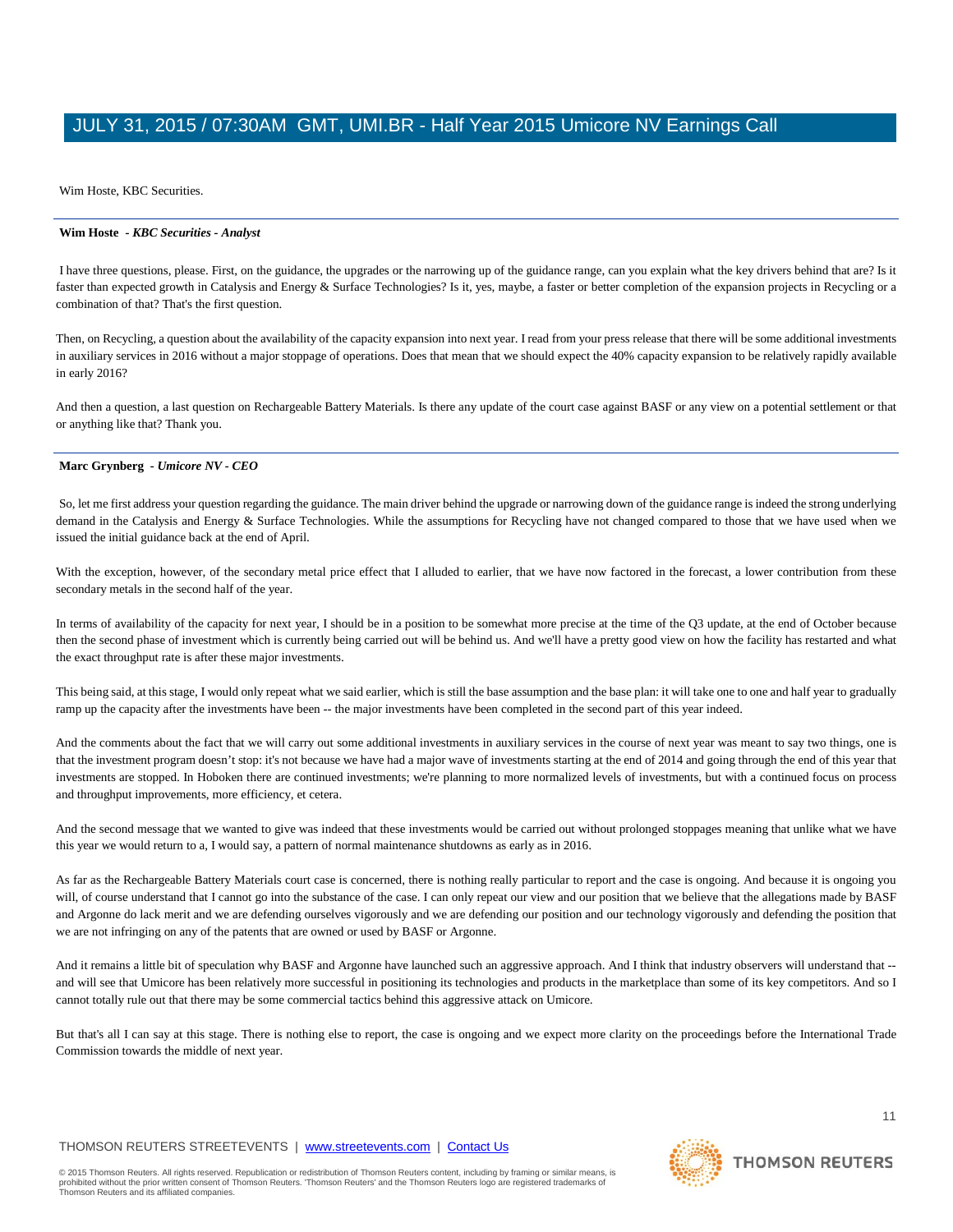# **Operator**

Adam Collins, Liberum.

# **Adam Collins** *- Liberum - Analyst*

I have four questions, please. So first of all, Marc, could you give us an update on how your discussions with customers are going in terms of filling the additional 2016 capacity in Recycling?

And the second one and third are on Energy  $&$  Surface Technologies. You mentioned that we shouldn't extrapolate from the first-half to the second, double the Energy  $&$ Surface Technologies number because of seasonality. Could you just explain what the seasonality issues are across Energy & Surface Technologies for us again?

The third one on Energy & Surface Technologies is on the energy storage side. The statement talks about progress. I know that's a relatively small area relative to consumer and automotive. But what's your outlook for energy storage? Is that going to become a meaningful growth driver, do you think, for the business looking forward?

And then, finally, on the zinc divestment, we're seeing challenging trading conditions, and of course, there's the French competition review. To what extent is that proving an issue in terms of your discussions with potential buyers of that business? Thanks very much.

# **Marc Grynberg** *- Umicore NV - CEO*

So let me first talk about the capacity -- filling the capacity in Recycling. The commercial efforts are progressing very well in securing additional supplies so that we can gradually grow the business and use the capacity that will gradually come on stream in the course of the next few months and years.

So we're making progress as we had anticipated, and so we're fully in line with our expectations in that respect. And I would say that the supply conditions remain very favorable both in terms of quantities, mix and in terms of commercial conditions, as we look at the 2016 supply book.

In terms of Energy & Surface Technologies, the seasonality comes from a number of activities and in particular the Cobalt and Specialty Materials activities you have in the chemicals part of the business, in the tool materials part of the business, where you still have quite a significant European exposure. You have indeed quite a bit of seasonality with lower demand in the summer months and a shorter sales month in December, so that's something that has to be kept in mind. Nothing out of the ordinary; we just wanted to repeat that the figures shouldn't be simply multiplied by two.

Energy storage is an attractive and promising business segment within the battery materials space. This being said, this is a longer-term, I would say, opportunity; we see it as a longer-term opportunity than automotive or E-bus or portable electronics.

And while this is on the agenda, and is part of the business portfolio already, and we are delivering materials for such applications, it is not big in volumes for us, relative to either the portable electronics or the automotive demand at this point in time. But it is a promising third segment of demand that will require some of our attention in the future. And let me finish with the building products situation and the French competition.

You may recall that we have indicated that the -- because we cannot do everything at the same time anyway -- that in terms of sequence, we are working on a divestment of the Zinc Chemicals activities first, and then we will work on the divestment of the Building Products activity.

Although from a technical point of view, the creation of the distinct legal entities is being done simultaneously, the sale process is not going to run in parallel but in sequence with Zinc Chemicals coming first. This to say that we hope and that by the time that the Building Products business is ready to be proposed or offered for sale that the competition case may be closed.

We will see how things go. We don't have, I would say, a clear and firm timeline for the hearings and the next steps in the process in the competition case, but that's the hope that I can express at this point in time. So I hope it will indeed not interfere.

## **Operator**

Andrew Benson, Citi.

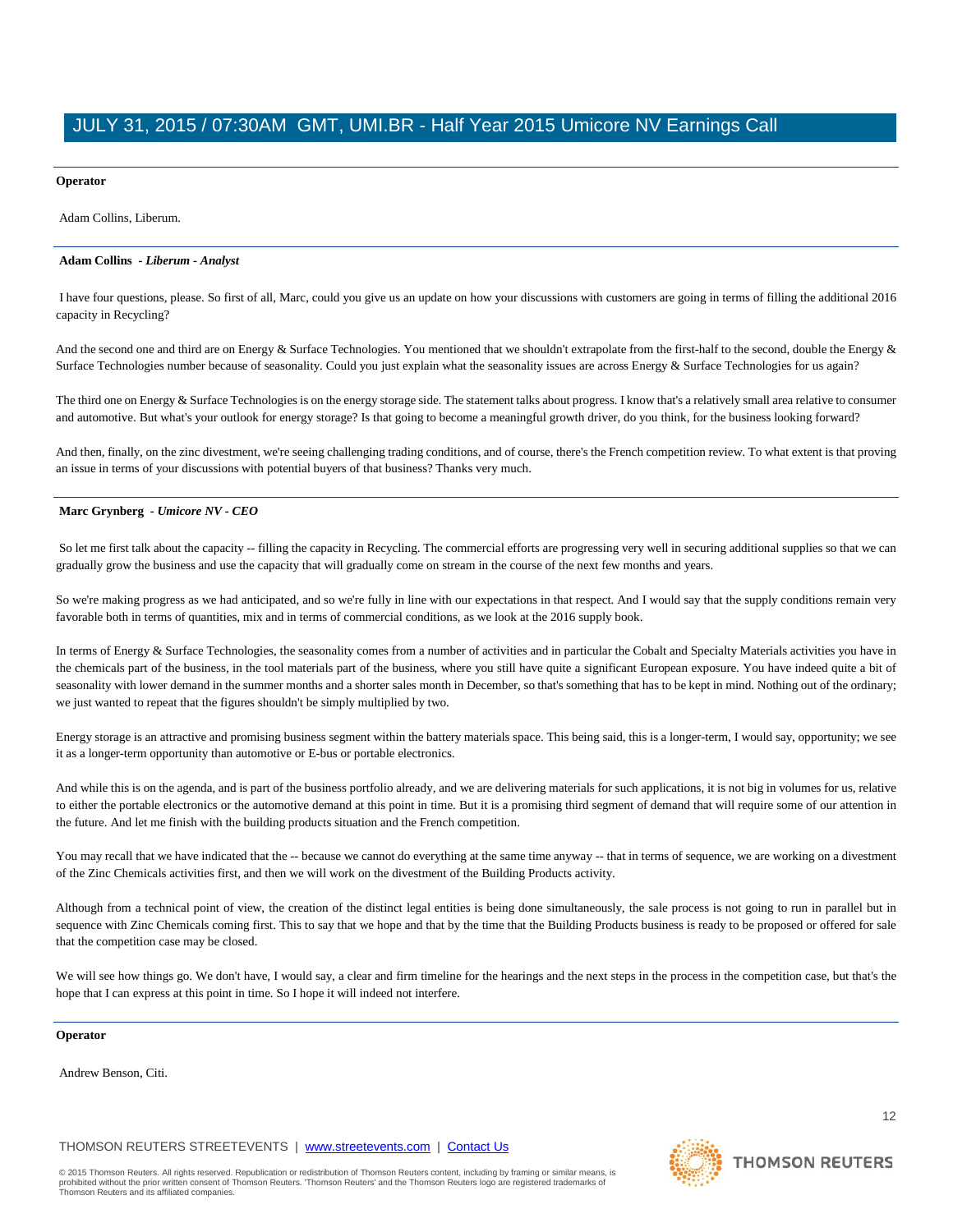#### **Andrew Benson** *- Citi - Analyst*

Not surprising most of the questions I had were -- have been answered. Just a couple of minor ones, the difference in working capital between the presentation and the slide show that's just to do with the consolidation, where one consolidates the activities to be sold, the other one is the core business, I just want to qualify that.

You've taken some impairments on metal pricing as exceptional. I would've thought that is ongoing business but presumably then does it mean that if metal prices are volatile in the future, you will have likewise exceptional charges. And lastly, can you just put a bit of detail on the products in the automotive side for battery materials and just trying to dimensionalize what you're seeing in terms of growth and scope and outlook for the next couple of years?

# **Filip Platteeuw** *- Umicore NV - CFO*

Yes, on the working capital, I can confirm that it's indeed the difference between on the one hand, what is now called the continuing operations for everything but the zinc units and then on the other hand the discontinued operations, which are the zinc units and they had the diverging evolution in working capital and so that's why we focus on the net, which was the EUR78 million increase in working capital for the full Group including the zinc units.

The impairments on NCI is something that -- it's all permanently tied up inventory -- that moves along with metal price fluctuation. This is a non-cash impact, and indeed if metal prices increase then you would see a reversal. And we have for everything which is non-recurring, I would say, a pretty strict definition of what we consider as non-recurring and in what category it goes and this typically is something that we would always put in in non-recurring items because it's non-cash and it's really a oneoff and it doesn't really influence the operational performance of the business or of the units.

## **Marc Grynberg** *- Umicore NV - CEO*

Okay, and let me then answer your other question regarding the growth of battery materials demand from the automotive segment. We expect the market demand growth very significantly in the next few years as we have also indicated in the past. So the demand should grow at double digit figures and actually relatively fast going forward. And we believe that we are well positioned both from a technology and platform qualification point of view in order to capture a decent share of the rapid growth in the market.

I would like to point out one element that was also mentioned in the press release, that there is demand for a fairly large scale application that is also coming up nicely that is E-buses. There are a number of cities around the world that have decided to replace their bus fleets by electrified buses and this is providing nice additional traction to the demand from the automotive segment.

So I can only confirm that the assumptions that we have made in the past and others actually supported our case for investing significantly in the rechargeable battery materials opportunity are confirmed or more than confirmed and that rapid growth is expected in that segment in the next few years.

#### **Operator**

Massimo Bonisoli, Equita.

#### **Massimo Bonisoli** *- Equita - Analyst*

Just a few clarification left. One is on hedging, most of the hedging activity was made in January, if I remember correctly, and you already mentioned the impact of metal price decline on Recycling. How much of your metal portfolio is currently hedged in 2015, and especially in 2016?

The other two are for Filip, one is on tax rate, which is likely up year on year in first half, an indication for full 2015 would be appreciated; as well as Capex, if you have an indication for the second half, especially for what's left from the expansion of Hoboken?

**Filip Platteeuw** *- Umicore NV - CFO* 

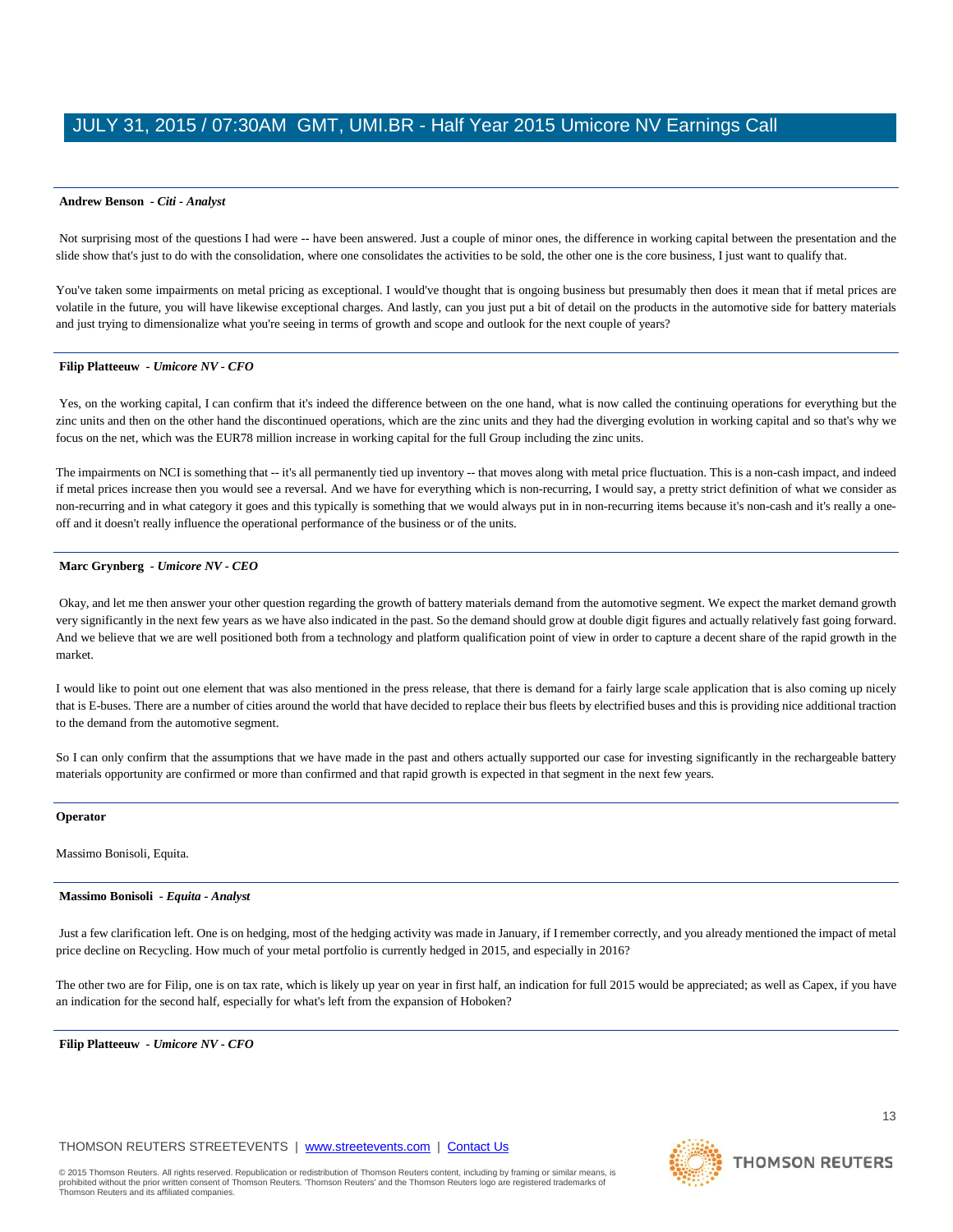Okay, first question on the hedging, so indeed as we mentioned in the beginning of the year, we entered into hedging for precious metals, to cover mostly 2015, some in 2016 and also as Marc mentioned. For this year, what is hedged obviously, a large majority is hedged, because we progressed in the year.

As you know, we don't quantify the impact, but I think Marc has given you a bit of insight as to the view we have today on metal prices and Forex potential impact based on today's prices.

Then on the tax rate, indeed we have I would say, a relatively small increase in the recurring tax rate. Overall, I would say, when you look at the tax, whether it's cash charges or P&L charge, it basically evolves roughly in line with the underlying profit. There is obviously an impact of geographic profit mix that plays in guiding towards the gradually increasing tax rate. So, I would say that is in line with guidance with nothing dramatic. So, we gradually move for full year.

On the Capex, we spent about EUR100 million in the first half, and the guidance remains that for the full year we expect to spend about EUR280 million of Capex, which means that the majority of that is in the second half of the year, because of the major projects that are underway.

#### **Operator**

Mutlu Gundogan, ABN AMRO.

# **Mutlu Gundogan** *- ABN AMRO - Analyst*

Coming back to Capex, it seems that you're bringing forward certain projects. So, how should we think about Capex next year? I think, you were previously talking about a level of EUR200 million to EUR220 million, is that number higher now?

And a second question is on currencies. What has been the impact of the positive effects on REBIT? I understand that it's not as big as volumes, but can you provide at least some numbers or some comments on that? And then explain again, why we see a lag? Why has the benefit not been as high as one would expect given the positive environment?

And then finally on guidance; why do you expect a lower REBIT in the second half compared to the first half? I understand that D&A charges are higher and seasonality, but there are also a lot of positive elements that should help in the second half versus the first half. So, why are you more cautious? Is it solely on the drop of metal prices or is there more?

#### **Marc Grynberg** *- Umicore NV - CEO*

On the Capex, I don't think we provided specific guidance already for 2016. Clearly, what we said is this year is a high year in terms of Capex because you have the investments in Hoboken, and the new plants in different units, for example, in Automotive Catalysts.

So, I think it's too early to give very specific or more specific numbers for 2016 on Capex. Suffice to say that this year was indeed a high year of Capex because of the number of projects coinciding.

On currencies, we are not going to quantify it. Suffice to say that by and far the major impact on the recurring EBIT is – demand/ the effect of ramp ups, is cost efficiencies and that currencies only played a much more limited role. You have the guidance that we typically give you for the current exposure, the USD0.01 move and I would like say that there it's important that you take indeed into account this lag effect.

And the lag effect basically comes from the fact that when you enter into contracts, let's say at the end of last year, at terms which were obviously significantly different in terms of currencies than what we have today. You know we have a strict transactional hedging policy that you carry those terms across this year.

So that's basically the lag effect that we have. So, when you take into account the guidance we have given you, the EUR1 million for USD0.01 move that works well when you have gradual changes. But when you have relatively sudden changes like we've had over the last months and especially between the end of last year and this year, you need to take into account a lag effect that plays.

**Mutlu Gundogan** *- ABN AMRO - Analyst* 

Thomson Reuters and its affiliated companies.

© 2015 Thomson Reuters. All rights reserved. Republication or redistribution of Thomson Reuters content, including by framing or similar means, is<br>prohibited without the prior written consent of Thomson Reuters. 'Thomson R

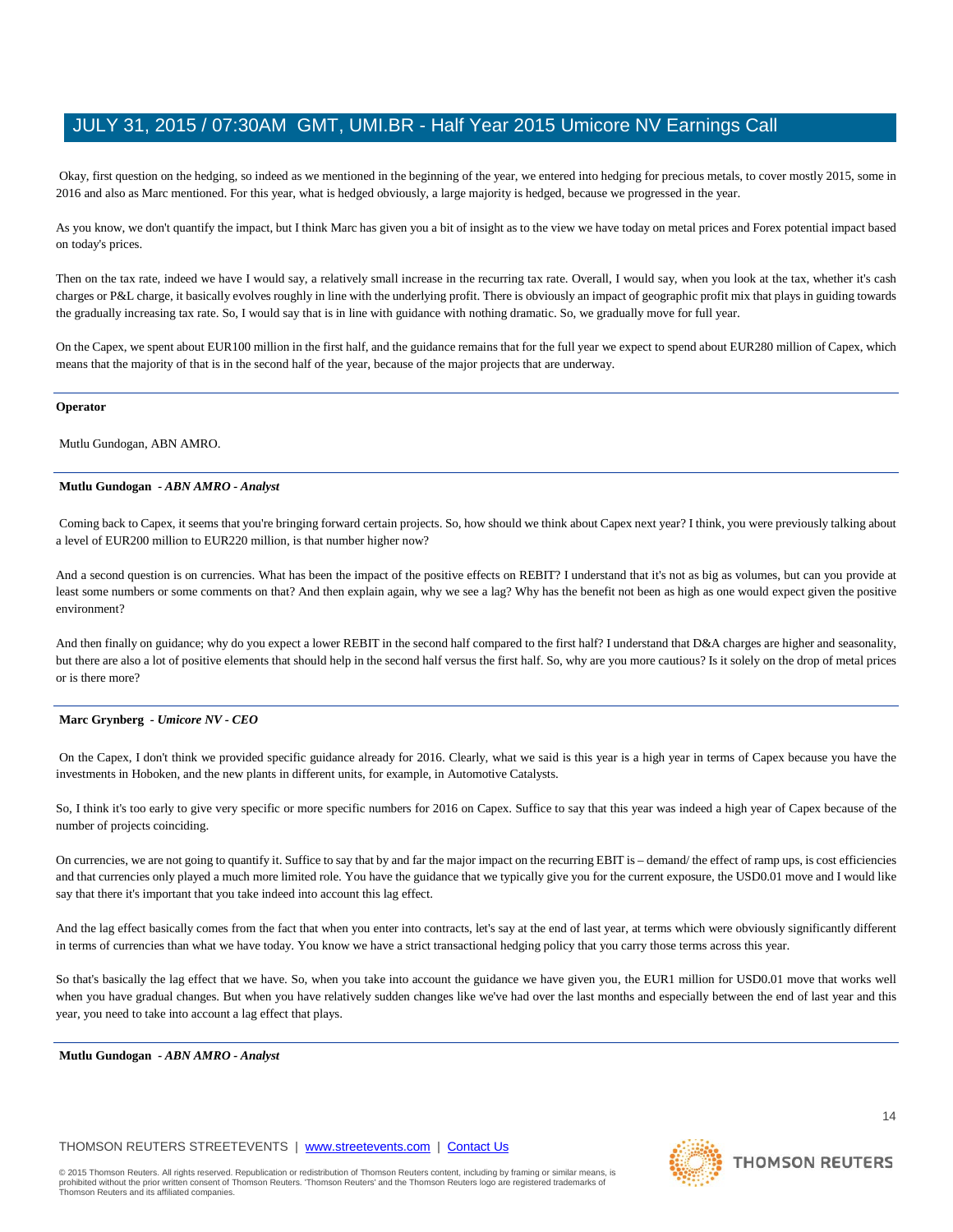Maybe as a follow-up, so that I understand correctly. So I understand that usually the lag effect is about six months, so would that imply that the positive currency environment that we've seen in 2015 would only start to apply for the second half of the results, solely on the transactional side?

# **Marc Grynberg** *- Umicore NV - CEO*

That depends on the contract mix and the duration of the contracts, but the principle that you mentioned is true: that obviously as we enter into new contracts this year at terms which are better in Forex, for example, than those at the end of last year, you will see that coming through indeed in the next months, yes.

#### **Filip Platteeuw** *- Umicore NV - CFO*

And, Mutlu, let me then address your questions regarding the underlying drivers for the guidance for the second half and the fact that second half should be a bit lower than the first half.

This is not driven by caution. I mean we are factoring in the forecast, everything we know today and what we see today. That includes, of course the usual seasonality, I mean it is there, it's been there forever and continues to be there. So a number of businesses and regions, have a shorter number of business days in the second half than in the first half, with the summer vacation and the month of December having a significant impact on that.

And secondly, while the underlying demand remains very supportive and strong in many areas, we have also factored in the lower price levels for secondary metals, the metals that cannot be hedged. So that's one of the elements to be taken into account with all other moving parts.

So it's not a matter of caution, I would say it's a realistic view based on what we see today, based on what we know today, based on what we have in the order books and what we can, I would say, calculate or estimate from the current training conditions.

#### **Operator**

Laurent Favre, Bank of America Merrill Lynch.

#### **Laurent Favre** *- Bank of America Merrill Lynch - Analyst*

Just one question on the working capital list. If I got that right on the discontinued side, the working capital inflow of, I don't know, EUR60 million, EUR70 million, EUR80 million and the core business was down -- had an outflow of, I don't know, EUR220 million, EUR230 million. I mean if I look at metal prices they're actually corrected before the end of June from the 1st of Jan to end of June, the basket is down, I don't know, something like 10%, maybe for you a bit less given hedging.

So am I right that you haven't actually seen the full impacts of that decline in your working capital? In other words, actually with metal prices down now another 7% or 8%, you could actually have a significant inflow. Or are you actually saying that, it's all in that H1 number, and therefore, in H2 you're aiming for zero working capital so that the full-year working capital, if we stay with current metal prices, could be down to EUR20 million to EUR30 million? I mean, it's a fairly big number, that's why I'm asking just to double-check.

# **Marc Grynberg** *- Umicore NV - CEO*

Yes, indeed it takes -- I mean, I confirm your statement, it takes time to have that price effect to go through indeed, yes.

# **Laurent Favre** *- Bank of America Merrill Lynch - Analyst*

Okay. So could have an influence in the second-half -- a significant inflow if things stay as they are today?

**Marc Grynberg** *- Umicore NV - CEO* 

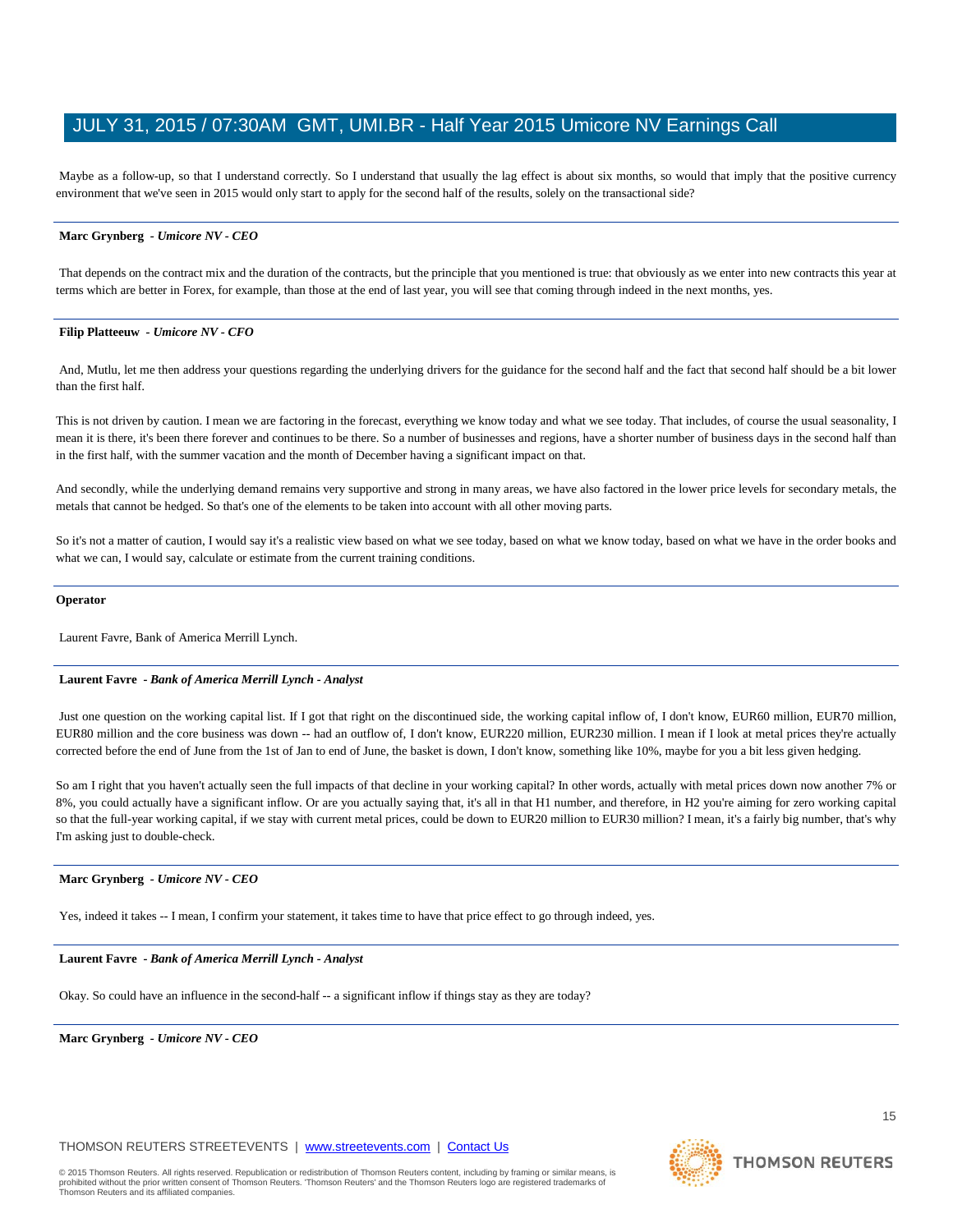If you single out the metal price effect, yes, in theory, yes, because that will filter through the receivables, by definition, remains to be seen how volumes develop, and of course, some working capital will be required to fill the pipeline of the new production lines and the new facilities. So it's too early to provide overall guidance. But if you try to single out the metal price effects, yes, it has yet to come through.

# **Laurent Favre** *- Bank of America Merrill Lynch - Analyst*

Okay. And just on the discontinued side, I mean, can you tell us -- I understand that you're running the business for cash at the moment, but do you see that you've got further improvements on this working capital to do or would you say that as of end of the first half, this business is as cash efficient as it can be or can we get another positive surprise there?

# **Marc Grynberg** *- Umicore NV - CEO*

I would tend to agree with your statement, obviously again, it depends on the underlying business and metal prices but I would say indeed, don't expect further improvement in working capital in that part of the business.

# **Laurent Favre** *- Bank of America Merrill Lynch - Analyst*

Okay. And as we get the balance sheet now for the discontinued, on the provision side, all I can see is something on pension. Am I right that there's nothing on this French litigation case, in terms of provisioning?

# **Marc Grynberg** *- Umicore NV - CEO*

Yes, that's right.

# **Operator**

Simon Fickling, Exane.

# **Simon Fickling** *- Exane - Analyst*

A couple left, please, on Catalysis. EBIT margin was strongly up, highest it's been in quite a while, I'm sure there is an impact of the new capacity ramping up, but I also did see in the historics, I think, you restated sales slightly lower last year.

Has there been a change to the accounting treatment for precious metals, I wonder, and linked to that, the new double-digit EBIT margin, is that seen as sustainable now that that capacity is fully ramped up, or even with upside from here? And then, secondly as well, NMC, you point to as being particularly strong as a cathode platform, is that what you're seeing as currently being the preferred technology from the automotive industry. Those two. Yes, thanks.

# **Marc Grynberg** *- Umicore NV - CEO*

Yes, on the first one, I mean, the improvement in Catalysis is based on business not on accounting, so, there has been no changes to the accounting rules, no.

And it's partly, the ramp up, as you indicated, Simon, and partly the mix, the product mix as we mentioned in the release that that has been more supportive than in the prior periods. And so, it's the combination of the two effects that explains the margin improvement, and it was an expected margin improvement. We had indicated that last year that, margins would improve as we ramp up capacity, and as the mix corrections had yet to take place.

As far as the NMC technology is concerned, the answer to your question is yes, we see that as being the preferred family of products being chosen by automotive manufacturers for their range of electrified vehicles with one notable exception that we also discussed in the past is Tesla, which has chosen to go for NCA, nickel cobalt aluminum, high nickel actually, compounds for their models. All -- most or all other, if not all, other OEMs have chosen or are moving to NMCs for their electrification part. And this is one of the reasons we believe we are very well-positioned to capture a decent share of the growth in that market.

# THOMSON REUTERS STREETEVENTS | [www.streetevents.com](http://www.streetevents.com/) | [Contact Us](http://www010.streetevents.com/contact.asp)

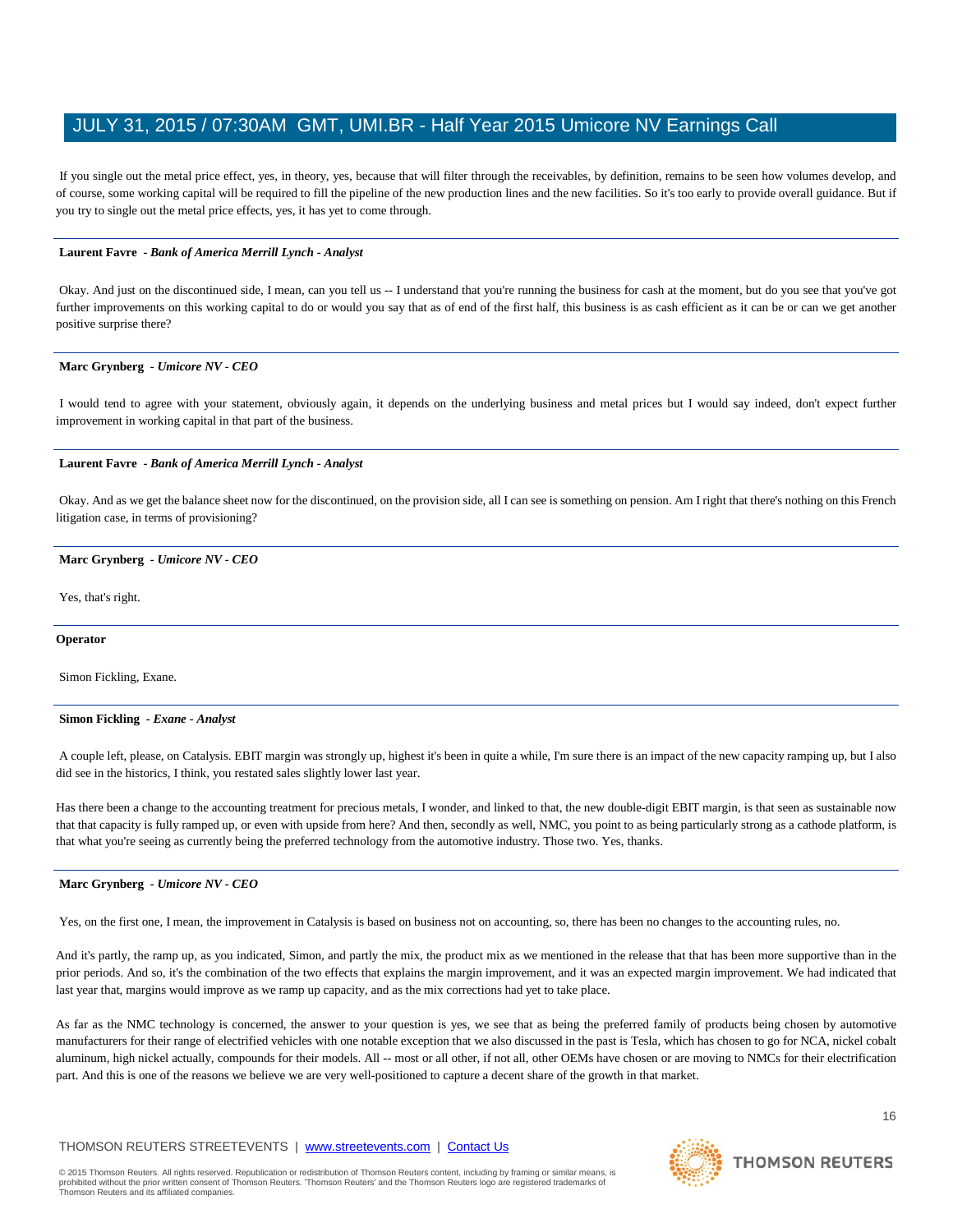## **Simon Fickling** *- Exane - Analyst*

Are you able to comment in NMC for portable electronics where you see your market position or market share?

#### **Marc Grynberg** *- Umicore NV - CEO*

Yes, because that's relatively straightforward because we are quasi out of that business of providing NMCs for portable electronics. Our focus in the portable electronics segment is almost exclusively on the high density, lithium cobalt materials for the high end applications. That's been the area in which we have the highest degree of technical differentiation and the highest degree of success in terms of market penetration.

#### **Operator**

Adam Collins, Liberum .

#### **Adam Collins** *- Liberum - Analyst*

Just a couple left. Net debts to the 0.6 of EBITDA and the share price is roughly 10% below its historical peaks. We haven't seen any share repurchases for a little while. So wondered if you could just talk us through your thinking about restarting share repurchases, whether that's on the agenda for this year.

And then the second one was just a point of clarification about the growth in the Energy & Surface Technologies. I think in the first quarter, you indicated that roughly half of the top line growth was relating to the two acquisitions and roughly half organic. Could you just give us an indication of what the organic growth component was for revenues and profits through the half? Just a rough idea. Thank you.

# **Marc Grynberg** *- Umicore NV - CEO*

Adam, on the share buyback, of course, we have been in close period for a month now and not allowed to buy back shares, but I guess your question goes back to before the close period. It is likely that the share buybacks will be resumed indeed for the reasons that you have indicated.

And then the growth in Energy & Surface Technologies is coming predominantly from organic volumes, so the vast majority of the growth is coming from there, the impact of the recent acquisitions is much less than half of the total growth.

# **Operator**

As we have no further questions, I'll turn conference back over to Mr. Grynberg for any additional or closing remarks. Thank you.

#### **Marc Grynberg** *- Umicore NV - CEO*

Okay. So since there are no additional questions at this point in time, I would like to, of course, thank you for your participation in this call and maybe remind you some of the key messages and takeaways from the release of this morning that we are very pleased with the evolution of revenues and earnings, which is very much in line with the indications we gave towards the end of last year. And in particular the fact that our recent growth investments projects would start to contribute to the bottom line in meaningful proportions. And it is indeed pleasing to see that that has materialized and contributed to a significant earnings recovery.

Under current conditions, and as we see a continued underlying strength in the vast majority of our businesses, we're able today to narrow down the forecast range and to upgrade it somewhat. And indeed I'm confident that under current conditions we should generate a recurring EBIT in the upper half of the range that was guided to previously.

And last but not the least, I would like to remind you one more time that our Capital Markets Day will take place on 2nd of September and we look forward to seeing you there, and have a lively interaction about the long-term strategy of Umicore and/or key projects in that respect.